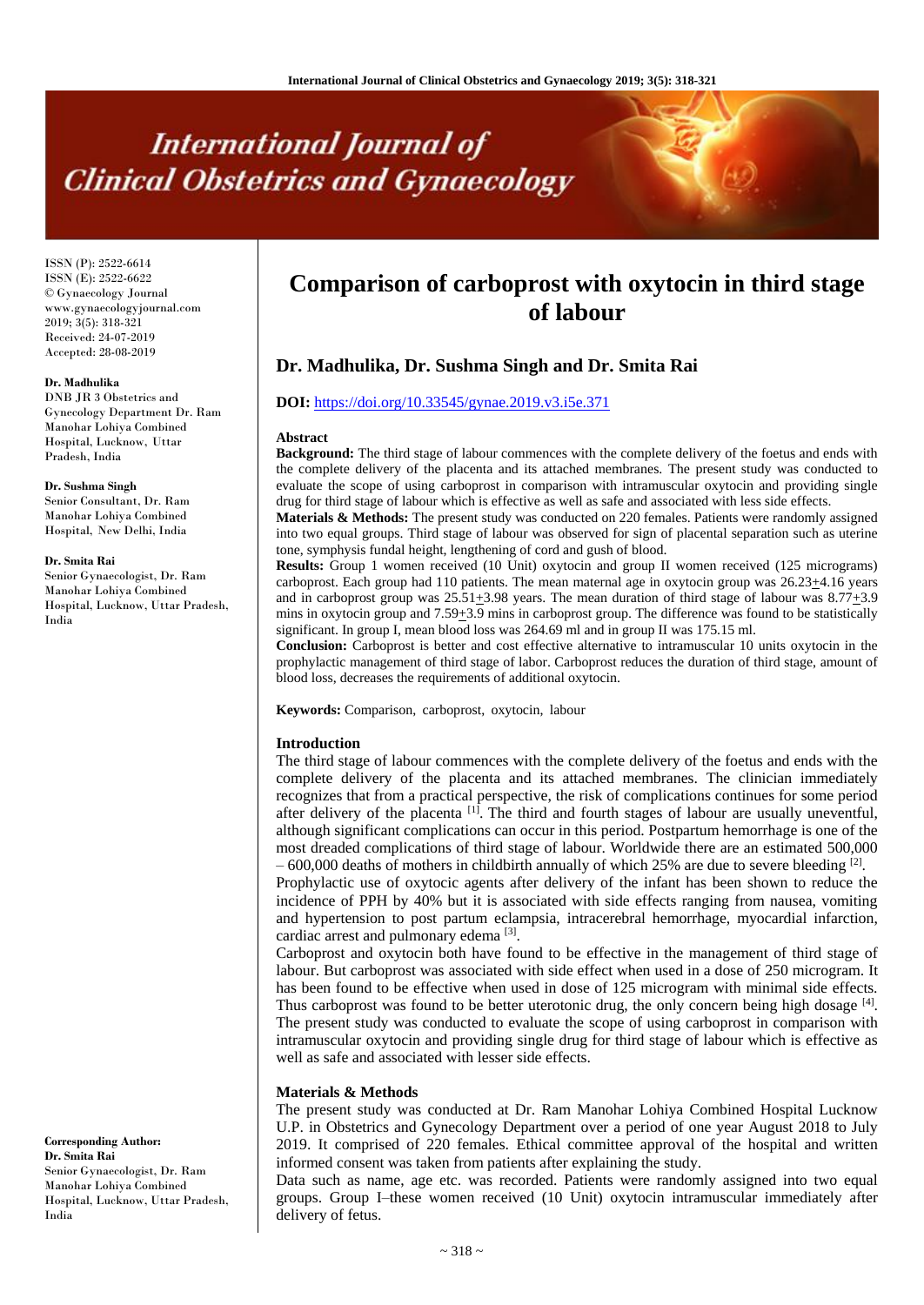Complete general and systemic examination was done. Obstetrical examination include a per abdomen examination to know the fundal height, lie, presentation, foetal heart sound, per vaginal examination done to know cervical dilatation, effacement of cervix, station of presenting part, type & adequacy of pelvis. Third stage of labour was observed for sign of placental separation such as uterine tone, symphysis fundal height, lengthening of cord and gush of blood. Results were tabulated. The p-value <0.05 was considered significant.

#### **Results**

**Table 1:** Distribution of patients

| Groups | <b>Group I</b> | <b>Group II</b> |
|--------|----------------|-----------------|
| Agent  | Oxytocin       | Carboprost      |
| Number | 10             | 10              |

Table I shows that group 1 women received (10 Unit) oxytocin and group II women received (125 micrograms) carboprost. Each group had 110 patients.

**Table 2:** Comparison of parameters in both groups

| Groups                                  | <b>Group I</b> | <b>Group II</b> | P value |
|-----------------------------------------|----------------|-----------------|---------|
| Mean age (Years)                        | 26.23          | 25.51           | 0.842   |
| Duration of third stage of labour (hrs) | 8.77           | 7.59            | 0.05    |
| Blood loss (ml)                         | 264.69         | 175.15          | 0.01    |

Table II, graph I shows that the mean maternal age in oxytocin group was 26.23±4.16 years and in carboprost group was  $25.51\pm3.98$  years. The mean duration of third stage of labour was 8.77±3.9 mins in oxytocin group and 7.59±3.9 mins in carboprost group. The difference was found to be statistically significant. In group I, mean blood loss was 264.69 ml and in group II was 175.15 ml.



**Graph 1:** Comparison of parameters in both groups

|  |  |  |  | <b>Table 3:</b> Mean Duration of the third stage of labor in various studies |  |  |  |  |  |  |  |
|--|--|--|--|------------------------------------------------------------------------------|--|--|--|--|--|--|--|
|--|--|--|--|------------------------------------------------------------------------------|--|--|--|--|--|--|--|

| Study                       | <b>Group I</b>      | <b>Group II</b>     |
|-----------------------------|---------------------|---------------------|
| Sunil Kumar KS et al. [5]   | $7.02 \text{ mins}$ | $6.05 \text{ mins}$ |
| Bhide P <i>et al.</i> $[6]$ | $6.30 \text{ mins}$ | $3.15 \text{ mins}$ |
| Present study               | $8.77 \text{ mins}$ | $7.59 \text{ mins}$ |

Table III shows mean duration of the third stage of labor in various studies.

**Table 4:** Side effects in both groups and in various studies

| Side effects | Group I | <b>Group II</b> | Lamba et al. $[7]$ | Jing bai et al. [8] |
|--------------|---------|-----------------|--------------------|---------------------|
| Nausea       | 8%      | 4%              | 9%                 | 16.7%               |
| Vomiting     | 4%      | 3%              | 11%                | 22%                 |
| Diarrhea     | 9.1%    | 16.4%           | 16%                | 2.8%                |
| Fever        | .3%     | 4.6%            | 4%                 | 8.3%                |

Table IV, graph II shows that common side effect in group I was diarrhoea seen in 9.1% and 16% in group II. In study by Lamba *et al*, 16% patients had diarrhoea and Jing bai *et al* found that 22% had vomiting.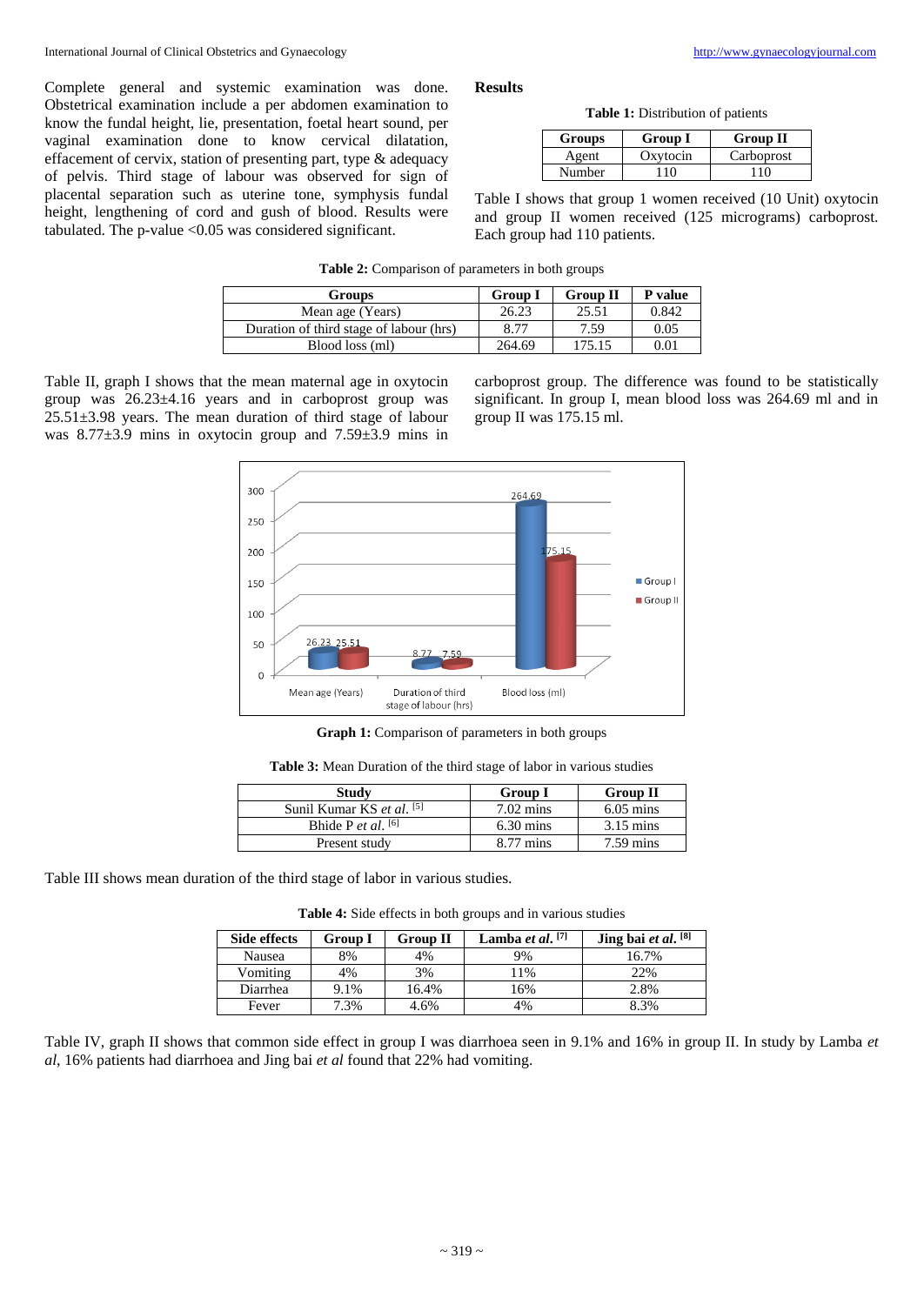

**Graph 2:** Side effects in both groups and in various studies

**Table 5:** Distribution of subjects according to additional drugs used

| m<br>Gro | Group<br>п | lue |
|----------|------------|-----|
| $\%$     | 3%         |     |

Table V shows that 29.1% in group I and 7.3% in group II required additional drugs in the form of methylergomertine, misoprostol and carboprost (250 microgram).

**Table 6:** Comparison of Estimated Blood Loss in present and in various studies

| <b>Study</b>         | <b>Methyl ergometrine</b> | Carboprost       | Oxytocin  |
|----------------------|---------------------------|------------------|-----------|
| Reddy et al.         | $202$ ml                  | $127 \text{ ml}$ |           |
| B. jajupuroshotam    | 169 ml                    | $111 \text{ ml}$ |           |
| Devi PK et al.       | $283$ ml                  | 99.8ml           |           |
|                      |                           |                  |           |
| Sunil Kumar KS et al | -                         | $170.2$ ml       | 281.05 ml |
| Present study        | -                         | 175.15 ml        | 264.69 ml |

Table VI shows ccomparison of estimated Blood Loss in ml in Various Studies.

**Table 7:** Cost of the whole treatment

| Drugs                                          | Ampoule              | Cost                 |  |  |  |
|------------------------------------------------|----------------------|----------------------|--|--|--|
| Oxytocin                                       | One                  | R <sub>s</sub> 25-36 |  |  |  |
| Carboprost                                     | One (250 microgram)  | Rs 150-175           |  |  |  |
| Carboprost                                     | Half (125 microgram) | R <sub>s</sub> 75-90 |  |  |  |
| Misoprostol                                    | One tablet           | Rs 75-100            |  |  |  |
| Teblo VII shows gost of treatment in our study |                      |                      |  |  |  |

Table VII shows cost of treatment in our study.

### **Discussion**

Postpartum hemorrhage is one of the most important cause of maternal death throughout the world. Everyday about 1500 women dies from pregnancy and child birth related complications [7] . Active management of third stage of labour and use of prophylactic oxytocin has reduced its incidence in many countries. The primary aim in the management of post partum hemorrhage should be its prevention. The Active management of the third stage with routine prophylactic administration of oxytocin immediately with the delivery of fetus has been shown to reduce the risk of postpartum hemorrhage by about 40% <sup>[8]</sup>. Routine use of active management of third stage of labour for all vaginal singleton births in health facilities is recommended by the International Federation of Gynaecologist and Obstetrician (FIGO) and the International Confederation of midwives (ICM) as well as by WHO  $[9, 10]$ Various drugs and routes of administration have been tested with varying success. Recent studies show that there are still wide variations around the world in the management of third stage of labour. Oxytocin is the most commonly used drug for prevention and treatment of excessive bleeding following delivery.

Oxytocin use is recommended by WHO. The most significant benefits of oxytocin is rapid action without causing elevated blood pressure or tetanic contractions. However, the use of oxytocin is limited by the dose. Myometrial oxytocin receptor saturation may affect its effectiveness and excessive dosage may result in coronary artery contraction, hypotension and antidiuretic effect induced water intoxication [11]. Though commonly used it is not the potent drug and many times requires additional drugs and blood loss is more compared with other drugs. The production of PGF2alpha in the decidual tissue and its release in the circulation increases during labour [12]. PGF2alpha is a powerful uterotonic agent with a physiological role in human parturition. Carboprost tromethamine is the synthetic 15-methyl analogue of PGF2 alpha. It may be administered via intramuscular injection at a dose of 0.25 mg and may be repeated every 15 mins until a maximum total dose of 2 mg has been administered [13]. Carboprost has been reported to be 84-96% effective in the treatment of persistent hemorrhage due to uterine atony and may avoid the need for surgical intervention [14]. The discovery of prostaglandins and their analogues as uterotonics has improved the managment of postpartum hemorrhage due to their significant influence on uterine tone, which results in minimizing the blood loss; this outweighs its cost.

In the present study, the mean maternal age in oxytocin group was 26.23±4.16 years and in carboprost group was 25.51±3.98 years. The z value is  $0.34$  and p value is  $0.842$  i.e  $>0.05$ . No significant difference was found in proportion of various age groups between the two drugs. The majority of women in both groups belonged to the age group of 25-34 years. The distribution of the patients according to the parity in both groups was almost similar. No significant difference was found in